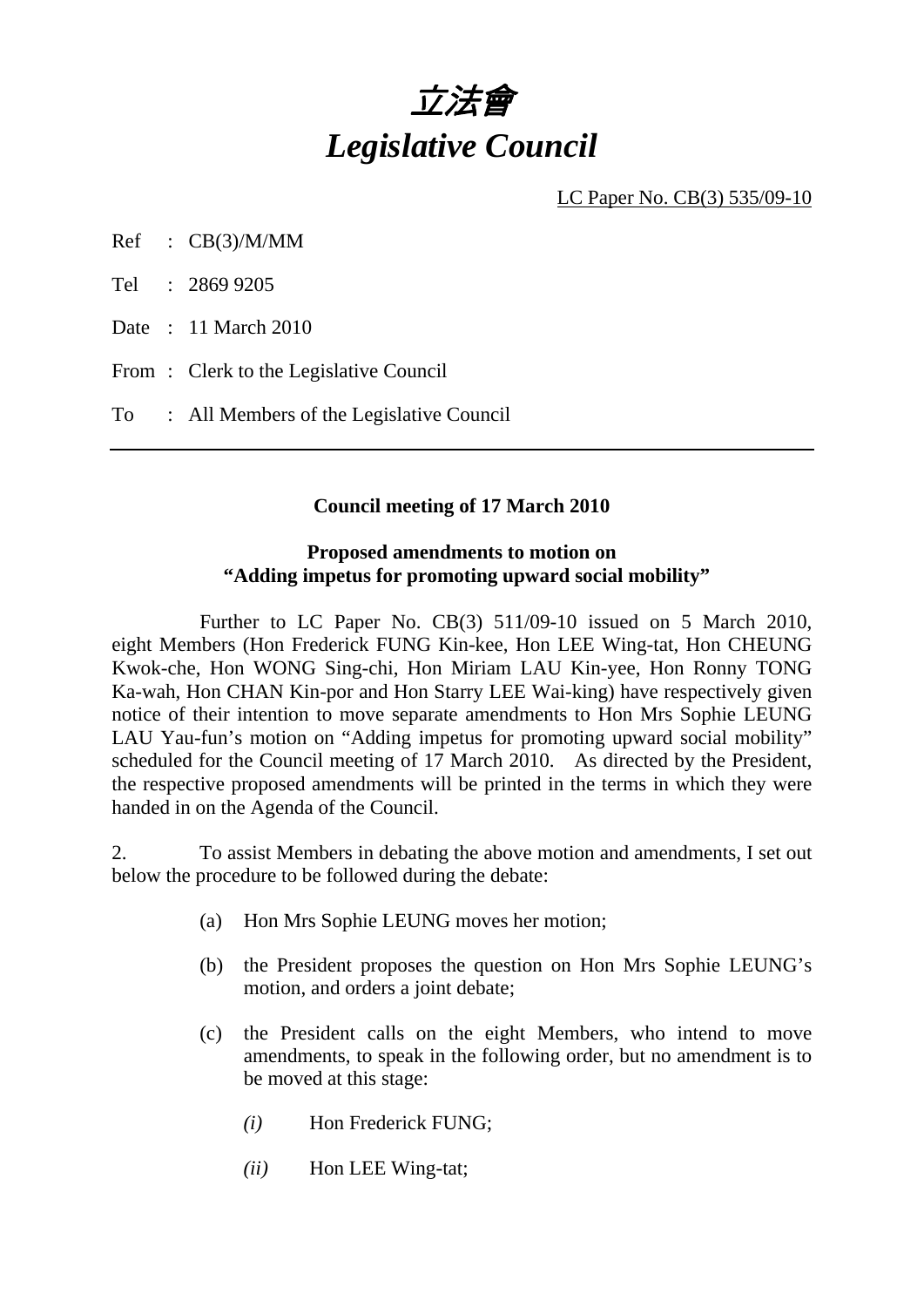- *(iii)* Hon CHEUNG Kwok-che;
- *(iv)* Hon WONG Sing-chi;
- *(v)* Hon Miriam LAU;
- *(vi)* Hon Ronny TONG;
- *(vii)* Hon CHAN Kin-por; and
- *(viii)* Hon Starry LEE;
- (d) the President calls upon the designated public officer(s) to speak;
- (e) joint debate on the motion and the amendments follows thereafter;
- (f) the President gives leave to Hon Mrs Sophie LEUNG to speak for the second time on the amendments;
- (g) the President calls upon the designated public officer(s) again to speak;
- (h) in accordance with Rule 34(5) of the Rules of Procedure, the President has decided that he will call upon the eight Members to move their respective amendments in the order set out in paragraph (c) above. The President invites Hon Frederick FUNG to move his amendment to the motion, and forthwith proposes and puts to vote the question on Hon Frederick FUNG's amendment;
- (i) after Hon Frederick FUNG's amendment has been voted upon, the President deals with the other seven amendments; and
- (j) after all amendments have been dealt with, the President calls upon Hon Mrs Sophie LEUNG to reply. Thereafter, the President puts to vote the question on Hon Mrs Sophie LEUNG's motion, or her motion as amended, as the case may be.

3. For Members' ease of reference, the terms of the original motion and of the motion, if amended, are set out in the **Appendix**.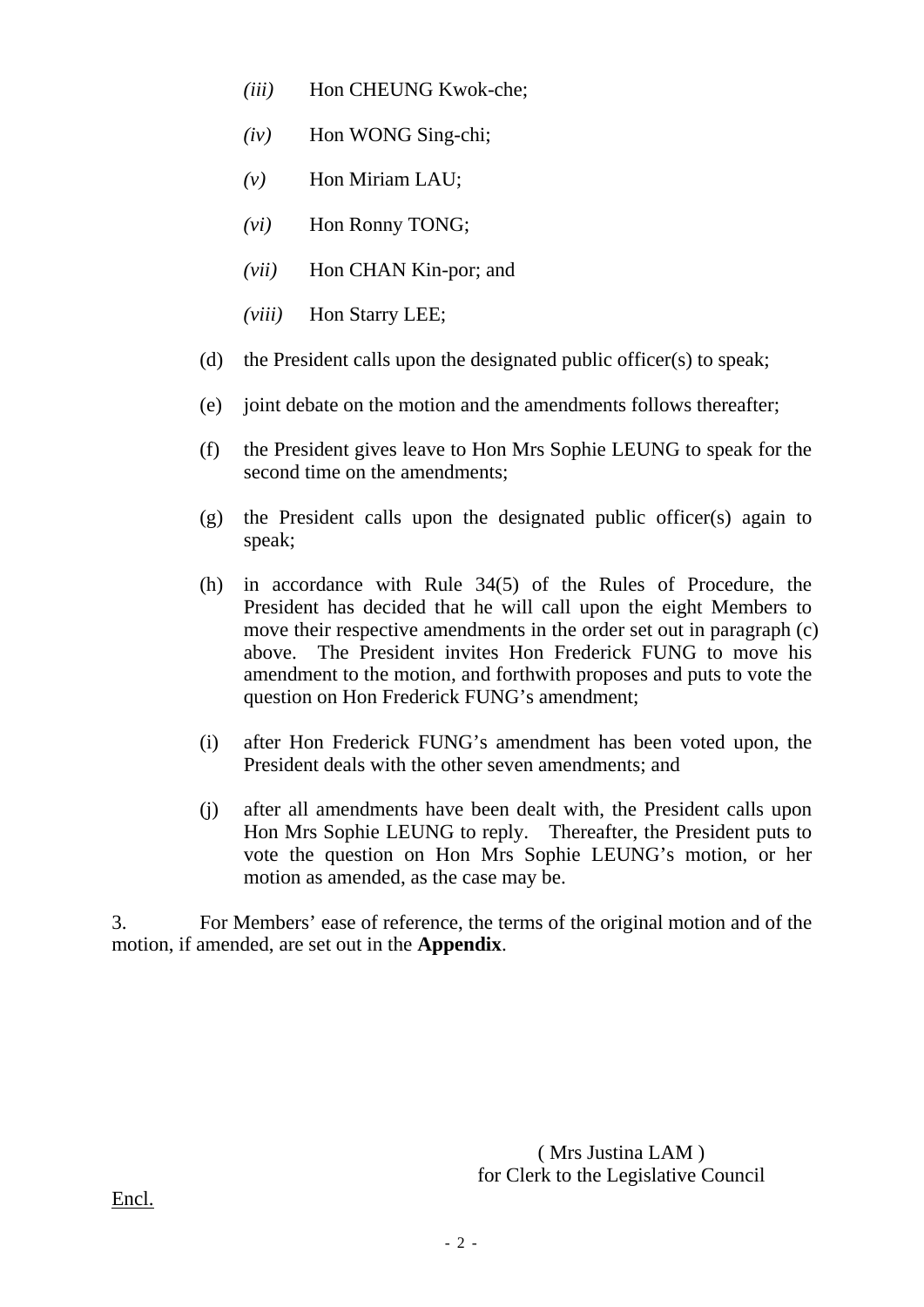## (Translation)

## **Motion debate on "Adding impetus for promoting upward social mobility" to be held at the Legislative Council meeting of Wednesday, 17 March 2010**

## **1. Hon Mrs Sophie LEUNG LAU Yau-fan's original motion**

That, the subject of 'upward social mobility' has recently become the concern of various sectors of the community; upward social mobility involves factors such as personal ability and attitude, etc., and government support is also indispensible; in this connection, this Council urges the Government:

- (a) to promote education which is steered by 'inspiration' in place of 'impartation' mode of teaching, to develop creativity and independent analytical ability among students, with a view to establishing proper attitudes towards life;
- (b) to expand the types of existing education programmes, promote diversified development, increase the opportunities for young people to study abroad and participate in summer exchange programmes and on-the-job training, etc., and provide further support to young people from poor families, so as to enhance the quality of education for the whole community;
- (c) to encourage the public to fulfil their personal potentials and avoid introducing policies which impede the fulfilment of potentials;
- (d) to promote in the Government and various sectors of the community the development of a 'from the heart' attitude of doing things, consolidate Hong Kong's core values of 'being proactive and progressive', and encourage young people to strive harder for improvement and self-reliance, so as to prevent the development of a mentality of dependency;
- (e) to promote upward social mobility through developing the economy and new industries;
- (f) to assist the younger generation in purchasing their homes through measures such as revitalizing the secondary market of Home Ownership Scheme flats and re-launching the Home Starter Loan Scheme, etc.; and
- (g) to establish communication channels such as new media for young people to express views and actively participate in social affairs.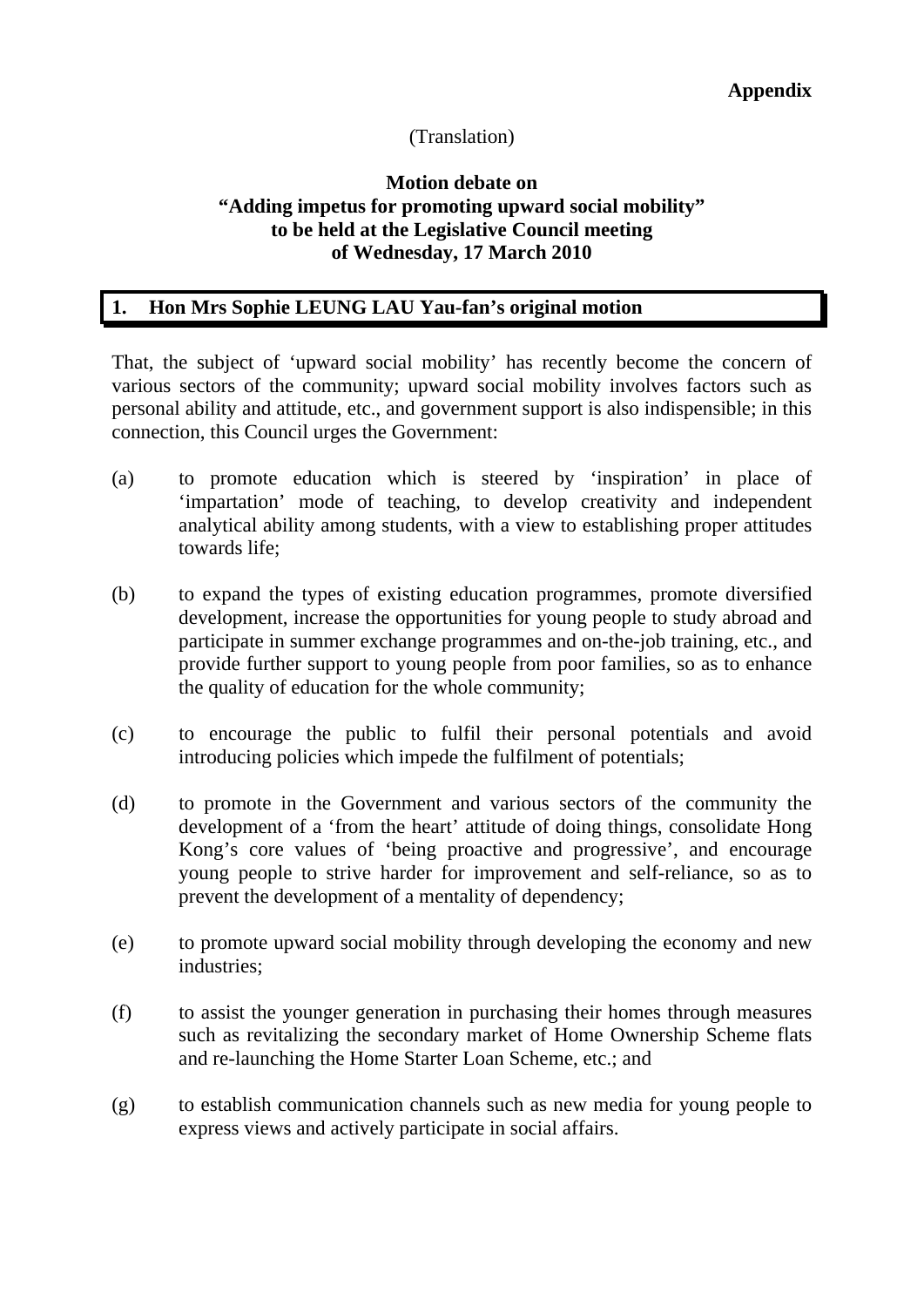## **2. Motion as amended by Hon Frederick FUNG Kin-kee**

That, the subject of 'upward social mobility' has recently become *been* the concern of various sectors of the community *for a long time*; upward social mobility involves factors such as personal ability and attitude, etc., and government support is also indispensible; in this connection, this Council urges the Government:

- (a) to promote education which is steered by 'inspiration' in place of 'impartation' mode of teaching, to develop creativity and independent analytical ability among students, with a view to establishing proper attitudes towards life;
- (b) to expand the types of existing education programmes, promote diversified development, increase the opportunities for young people to study abroad and participate in summer exchange programmes and on-the-job training, etc., and provide further support to young people from poor families, so as to enhance the quality of education for the whole community;

# *(c) to break the vicious cycle of inter-generational poverty and provide support for poor families on all fronts;*

- $\left(\frac{c}{c}\right)(d)$  to *create a fair social environment*, encourage the public to fulfil their personal potentials and avoid introducing policies which impede the fulfilment of potentials;
- $(d)(e)$  to promote in the Government and various sectors of the community the development of a 'from the heart' attitude of doing things, consolidate Hong Kong's core values of 'being proactive and progressive', and encourage young people to strive harder for improvement and self-reliance, so as to prevent the development of a mentality of dependency;
- $\left(\frac{\theta}{f}\right)$  to promote upward social mobility through developing the economy and new industries;
- (f)*(g)* to *resume the construction of Home Ownership Scheme ('HOS') flats and* assist the younger generation in purchasing their homes through measures such as revitalizing the secondary market of Home Ownership Scheme *HOS* flats and re-launching the Home Starter Loan Scheme, etc.; and
- $\sqrt{g(x)}$  to enhance the level of participation of young people in various statutory *and advisory bodies, and* establish communication channels such as new media for young people to express views and *to listen sincerely to young people's views and let them* actively participate in social affairs*; and*
- *(i) to vigorously develop social enterprises so as to provide alternative development opportunities for those workers who have not been absorbed by the free market*.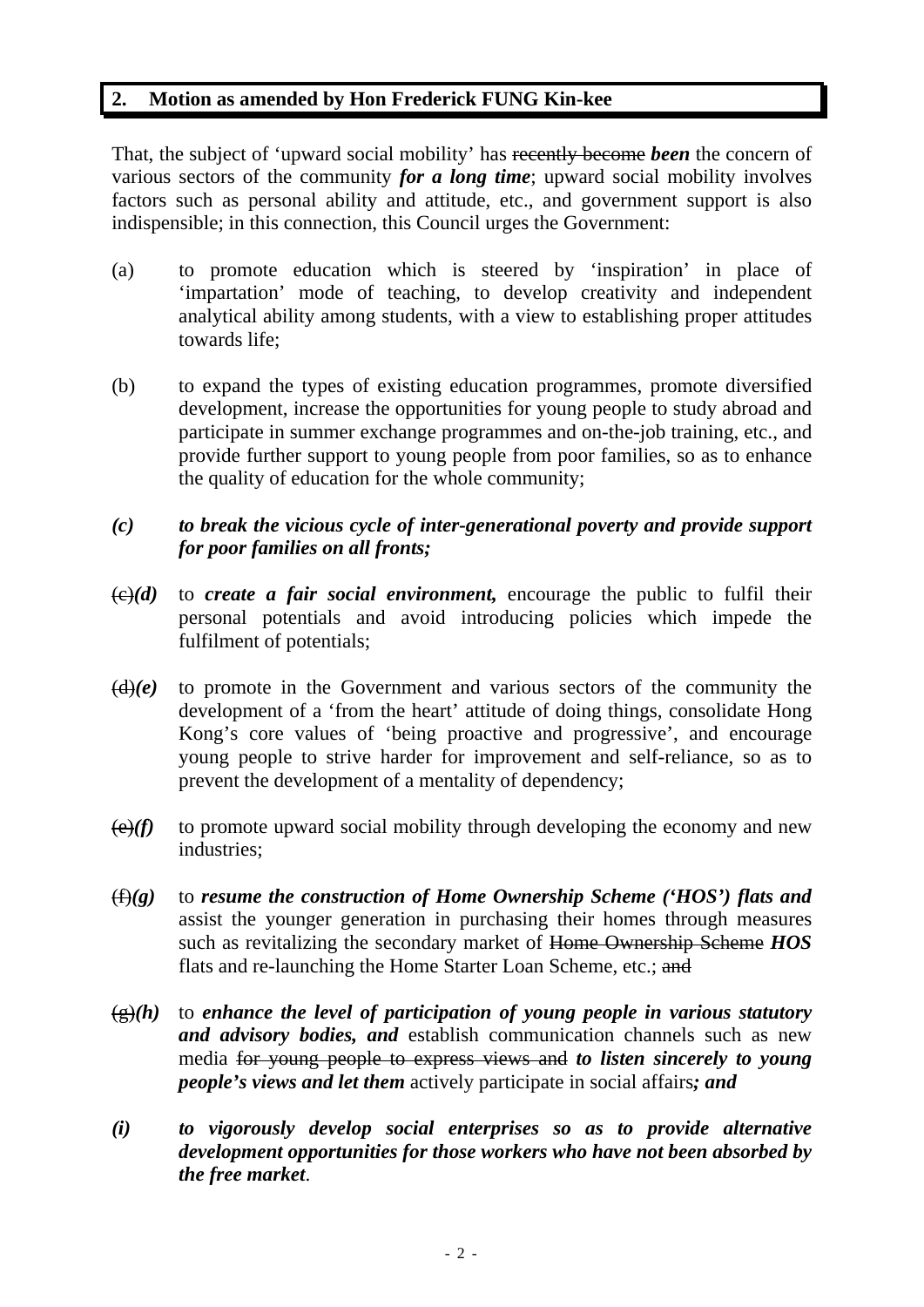Note: Hon Frederick FUNG Kin-kee's amendment is marked in *bold and italic type* or with deletion line.

# **3. Motion as amended by Hon LEE Wing-tat**

That, *with the prices of private residential properties escalating continuously and the Government having ceased the construction of Home Ownership Scheme ('HOS') flats, people with average income find it difficult to purchase their homes, and as far as housing is concerned, social mobility remains stagnant;* the subject of 'upward social mobility' has recently become the concern of various sectors of the community; upward social mobility involves factors such as personal ability and attitude, etc., and government support is also indispensible; in this connection, this Council urges the Government:

- (a) to promote education which is steered by 'inspiration' in place of 'impartation' mode of teaching, to develop creativity and independent analytical ability among students, with a view to establishing proper attitudes towards life;
- (b) to expand the types of existing education programmes, promote diversified development, increase the opportunities for young people to study abroad and participate in summer exchange programmes and on-the-job training, etc., and provide further support to young people from poor families, so as to enhance the quality of education for the whole community;
- (c) to encourage the public to fulfil their personal potentials and avoid introducing policies which impede the fulfilment of potentials;
- (d) to promote in the Government and various sectors of the community the development of a 'from the heart' attitude of doing things, consolidate Hong Kong's core values of 'being proactive and progressive', and encourage young people to strive harder for improvement and self-reliance, so as to prevent the development of a mentality of dependency;
- (e) to promote upward social mobility through developing the economy and new industries;
- (f) to assist the younger generation in purchasing their homes through measures such as revitalizing the secondary market of Home Ownership Scheme flats and re-launching the Home Starter Loan Scheme *HOS flats, resuming the construction of HOS flats and re-launching the Tenants Purchase Scheme*, etc.; and
- (g) to establish communication channels such as new media for young people to express views and actively participate in social affairs.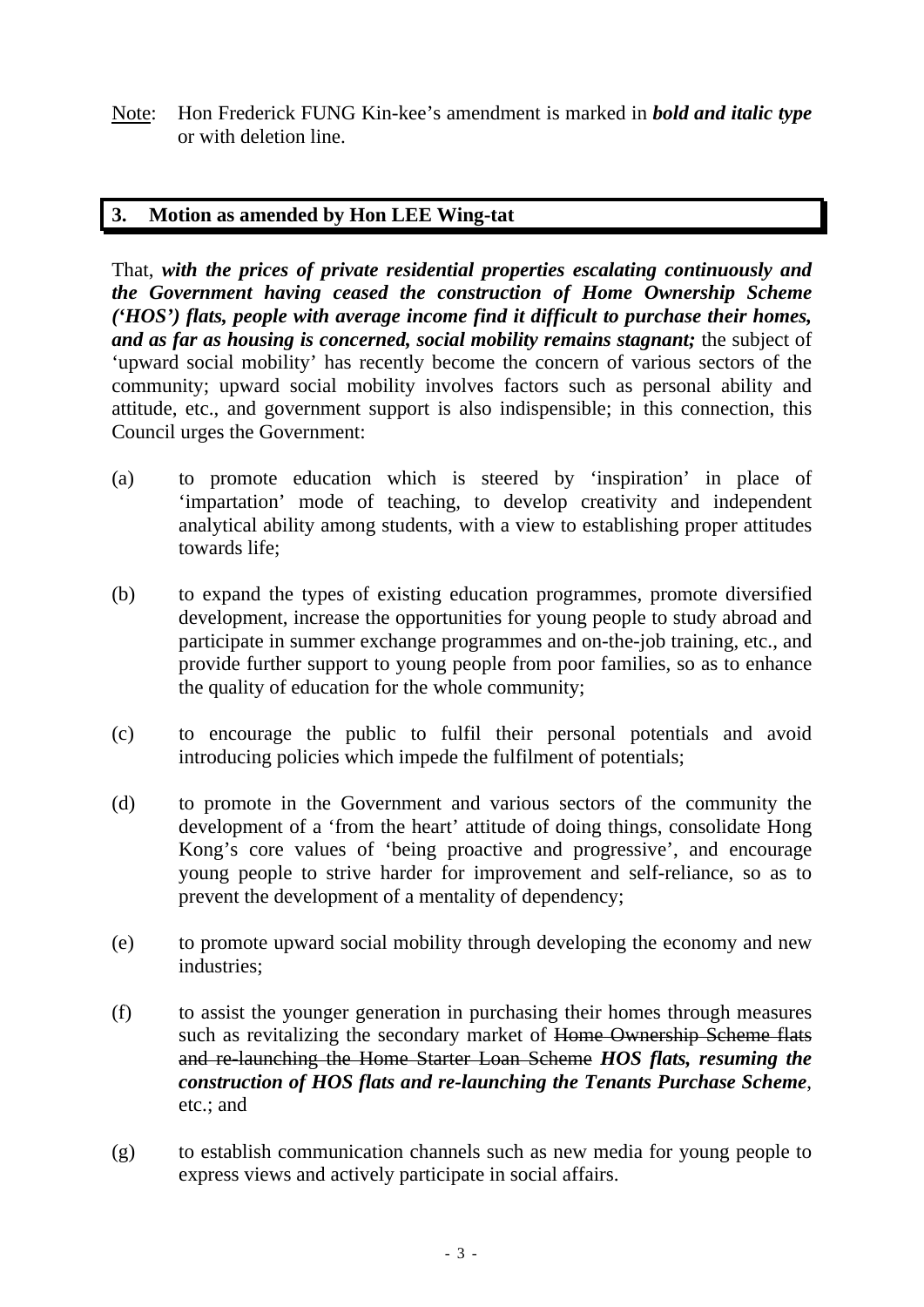Note: Hon LEE Wing-tat's amendment is marked in *bold and italic type* or with deletion line.

# **4. Motion as amended by Hon CHEUNG Kwok-che**

That, the subject of 'upward social mobility' has recently become the concern of various sectors of the community; upward social mobility involves factors such as personal ability and attitude, etc., and government support is also indispensible *Hong Kong's problem of disparity between the rich and the poor is deteriorating, the problem of inter-generational poverty is serious and the opportunities for upward social mobility have decreased drastically; in order to enhance social mobility, policy support from the Government is very important*; in this connection, this Council urges the Government:

- (a) to promote education which is steered by 'inspiration' in place of 'impartation' mode of teaching, to develop creativity and independent analytical ability among students, with a view to establishing proper attitudes towards life *and to respect the right of young people to achieve self-development*;
- (b) to expand the types of existing education programmes, promote diversified development, increase the opportunities for young people to study abroad and participate in summer exchange programmes and on-the-job training, etc., and provide further support to young people from poor families, so as to enhance the quality of education for the whole community;
- (c) to encourage the public to fulfil their personal potentials and avoid introducing policies which impede the fulfilment of potentials;
- (d) to promote in the Government and various sectors of the community the development of a 'from the heart' attitude of doing things, consolidate Hong Kong's core values of 'being proactive and progressive', and encourage young people to strive harder for improvement and self-reliance, so as to prevent the development of a mentality of dependency;
- (e) to promote upward social mobility through developing the economy and new industries;
- (f) to *lower the threshold for public housing application, resume the construction of Home Ownership Scheme ('HOS') flats, and* assist the younger generation in purchasing their homes through measures such as revitalizing the secondary market of Home Ownership Scheme *HOS* flats and re-launching the Home Starter Loan Scheme, etc.; and
- (g) to establish communication channels such as new media for young people to express views and actively participate in social affairs*; and*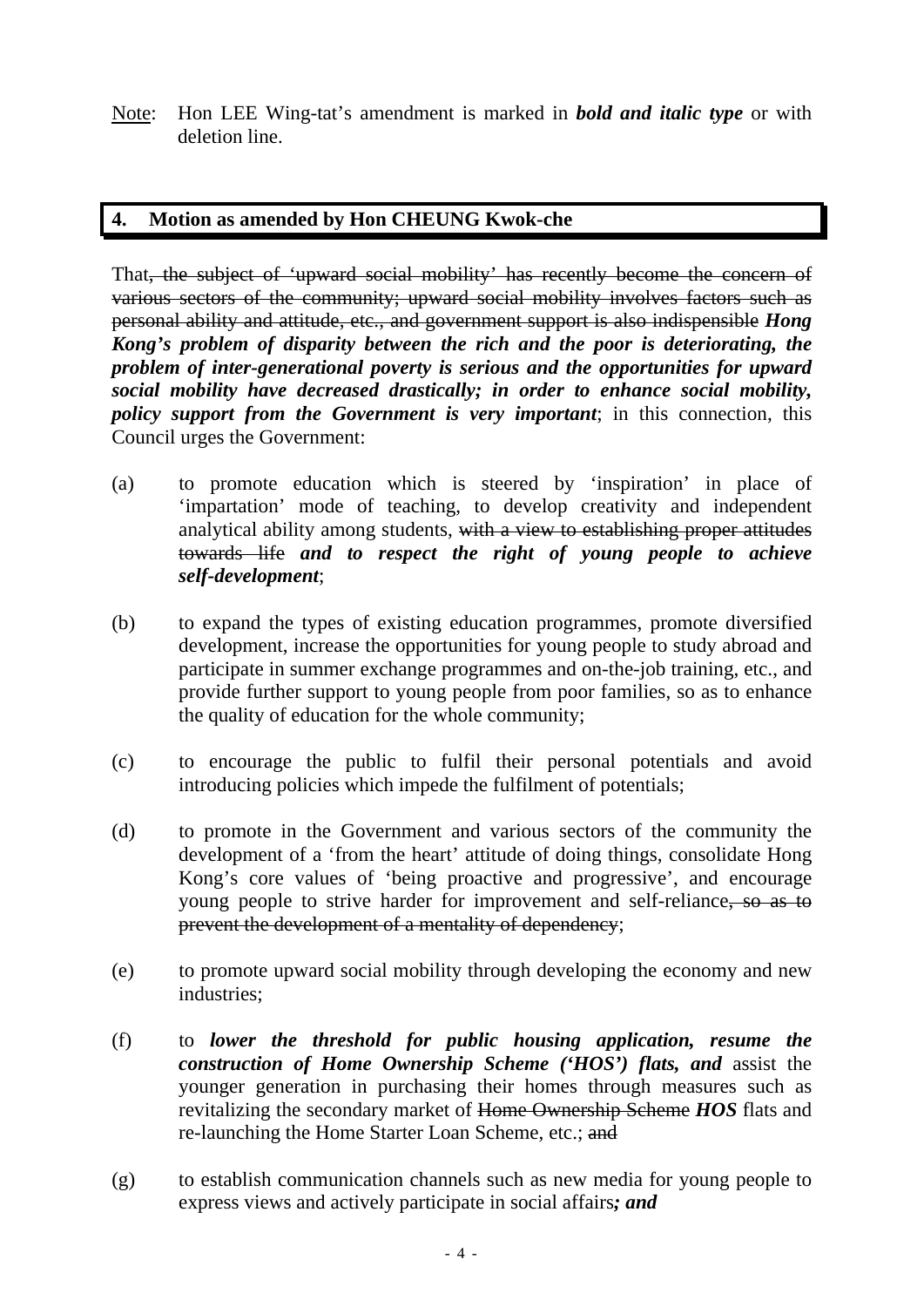- *(h) to re-establish the Commission on Poverty to actively study and formulate long-term policies to solve the problem of inter-generational poverty*.
- Note: Hon CHEUNG Kwok-che's amendment is marked in *bold and italic type* or with deletion line.

# **5. Motion as amended by Hon WONG Sing-chi**

That, *at present with the problem of polarization between the rich and the poor in the Hong Kong society, as well as the downward mobility of the middle class,* the subject of 'upward social mobility' has recently become the concern of various sectors of the community; upward social mobility *is essentially the result of a just and fair political system and* involves factors such as personal ability and attitude, etc., and government support is also indispensible*, particularly to the grassroots and the youth who lack sufficient influence over policies*; in this connection, this Council urges the Government:

- (a) to promote education which is steered by 'inspiration' in place of 'impartation' mode of teaching, to develop creativity and*,* independent analytical ability *and critical thinking personality* among students, with a view to establishing proper attitudes towards life *to distinguish between right and wrong*;
- (b) to expand the types of existing education programmes, promote diversified development, increase the opportunities for young people to study abroad and participate in summer exchange programmes and on-the-job training, etc., and provide further support to young people from poor families, so as to enhance the quality of education for the whole community;
- (c) to encourage the public to fulfil their personal potentials and avoid introducing policies which impede the fulfilment of potentials;
- (d) to promote in the Government and various sectors of the community the development of a 'from the heart' attitude of doing things, consolidate Hong Kong's core values of '*caring about the underprivileged, striving for justice, equality, democracy and rule of law, and* being proactive and progressive', and encourage young people to strive harder for improvement and self-reliance, so as to prevent the development of a mentality of dependency;
- (e) to *help small and medium enterprises through developing the economy and new industries, so as to prevent large consortiums and real estate developers from monopolizing opportunities for development and* promote upward social mobility through developing the economy and new industries;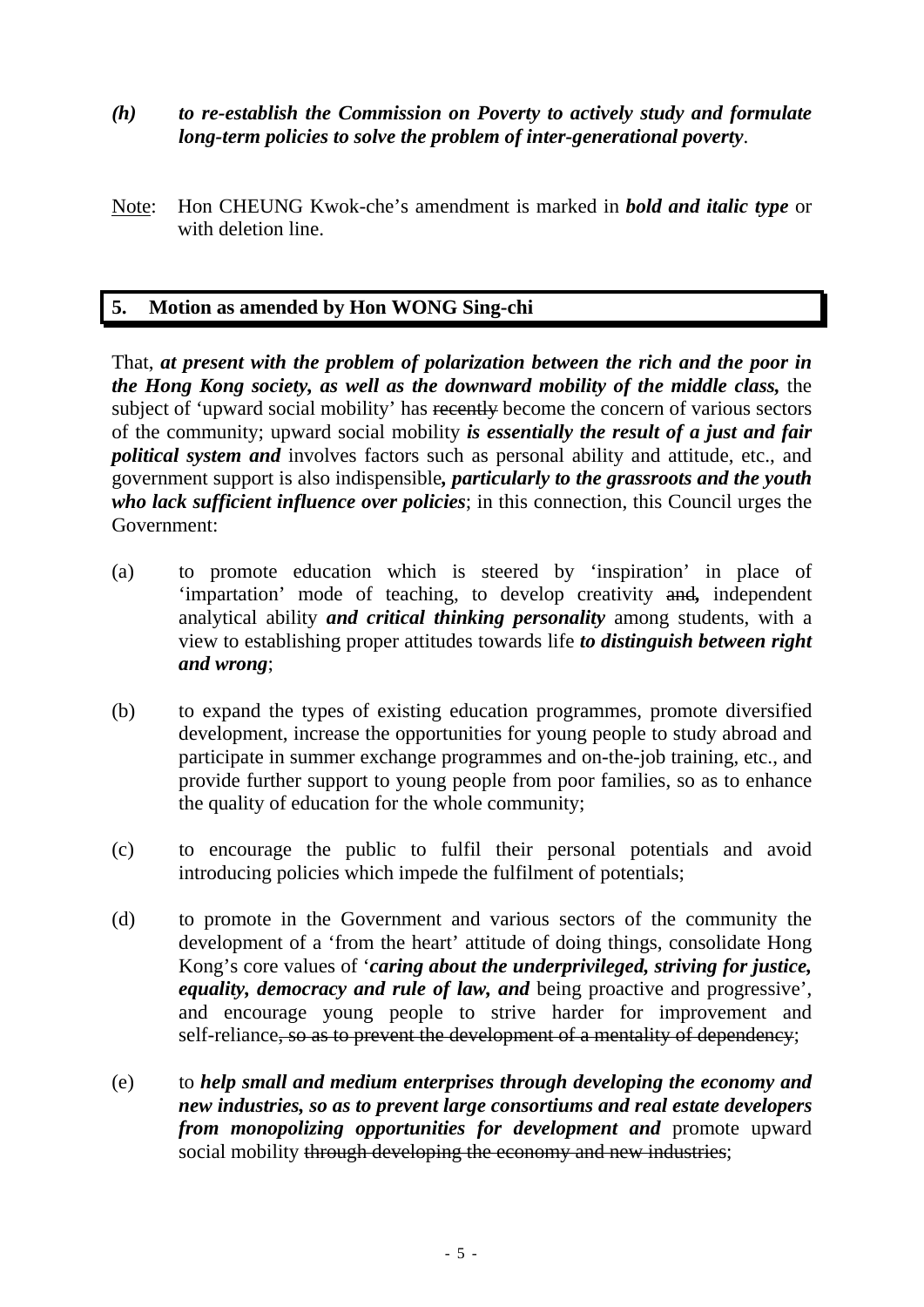- (f) to *reduce housing expenses and* assist the younger generation in purchasing their homes through measures such as *increasing the supply of land,* revitalizing the secondary market of Home Ownership Scheme flats and re-launching the Home Starter Loan Scheme, etc.; and *('HOS') flats, resuming the construction of HOS flats and re-launching the Tenants Purchase Scheme, etc.;*
- (g) to when appointing advisory committee members, the Government should *consider the person's ability and not adopt family status and wealth as factors of consideration so that the youth and the grassroots will have equal opportunities to participate; to implement general and fair elections, abolish functional constituencies, and* establish communication channels such as new media for young people to *have more opportunities to participate in political affairs and* express views*,* and actively participate in social affairs*, so that the underprivileged will have more edge and opportunities for upward mobility;*
- *(h) to transfer the income of a Comprehensive Social Security Assistance ('CSSA') recipient that exceeds the limit of disregarded earning to a savings accounts, and return the total sum to the recipient when the cumulative sum exceeds twice the ceiling of household income, so that such recipients can leave the CSSA net and have more opportunities for upward mobility;*
- *(i) to establish an inter-departmental working group to formulate comprehensive 'poverty elimination policies';*
- *(j) to formulate single-parent family policies and through catering for the needs of single-parent families in different policy areas such as housing and taxation, etc. to increase their opportunities for upward social mobility; and*
- *(k) to continuously and vigorously deploy resources for education and various training and re-training programmes, and ensure that people in need are given the opportunities to receive education and training*.
- Note: Hon WONG Sing-chi's amendment is marked in *bold and italic type* or with deletion line.

# **6. Motion as amended by Hon Miriam LAU Kin-yee**

That, the subject of 'upward social mobility' has recently become *always been* the concern of various sectors of the community;*, and various strata, be they the middle class, the youth or the grassroots, will surely strive for upward social mobility; however*, upward social mobility involves factors such as personal ability and attitude, etc., and government support*, which includes creating job opportunities, providing*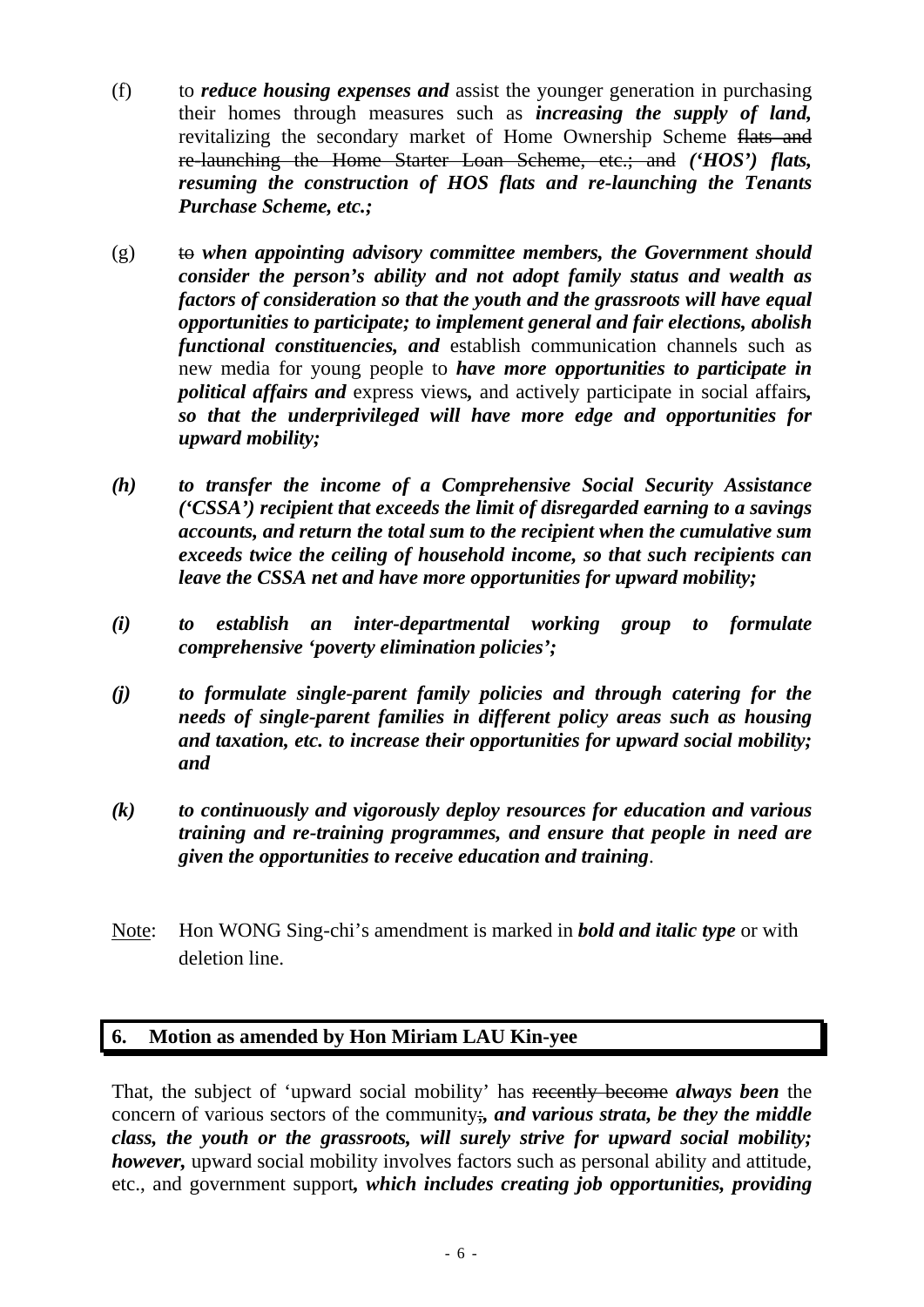*more training and improving education, etc.,* is also indispensible; in this connection, this Council urges the Government:

- (a) to promote education which is steered by 'inspiration' in place of 'impartation' mode of teaching, to develop creativity and independent analytical ability among students, with a view to establishing proper attitudes towards life;
- (b) to expand the types of existing education programmes, promote diversified development, *such as creating additional on-the-job training programmes for the middle-aged grassroots; enhancing the training of talents especially for the six economic areas with good potential;* increase the opportunities for young people to study abroad and participate in summer exchange programmes and on-the-job training, etc., and provide further support to young people from poor families, so as to enhance the quality of education for the whole community;
- (c) to encourage the public to fulfil their personal potentials and*, including establishing a venture capital fund to provide support on all fronts to business starters in industries with development potentials, such as the creative industries, and at the same time* avoid introducing policies which impede the fulfilment of potentials;
- (d) to promote in the Government and various sectors of the community the development of a 'from the heart' attitude of doing things, consolidate Hong Kong's core values of 'being proactive and progressive', and encourage young people to strive harder for improvement and self-reliance, so as to prevent the development of a mentality of dependency;
- (e) to promote upward social mobility through developing the economy and new industries;
- (f) to *further increase land supply for 'flats with limited floor area', and* assist the younger generation in purchasing their homes through measures such as revitalizing the secondary market of Home Ownership Scheme flats and re-launching the Home Starter Loan Scheme, etc.; and
- (g) to establish communication channels such as new media for young people to express views and actively participate in social affairs.
- Note: Hon Miriam LAU Kin-yee's amendment is marked in *bold and italic type* or with deletion line.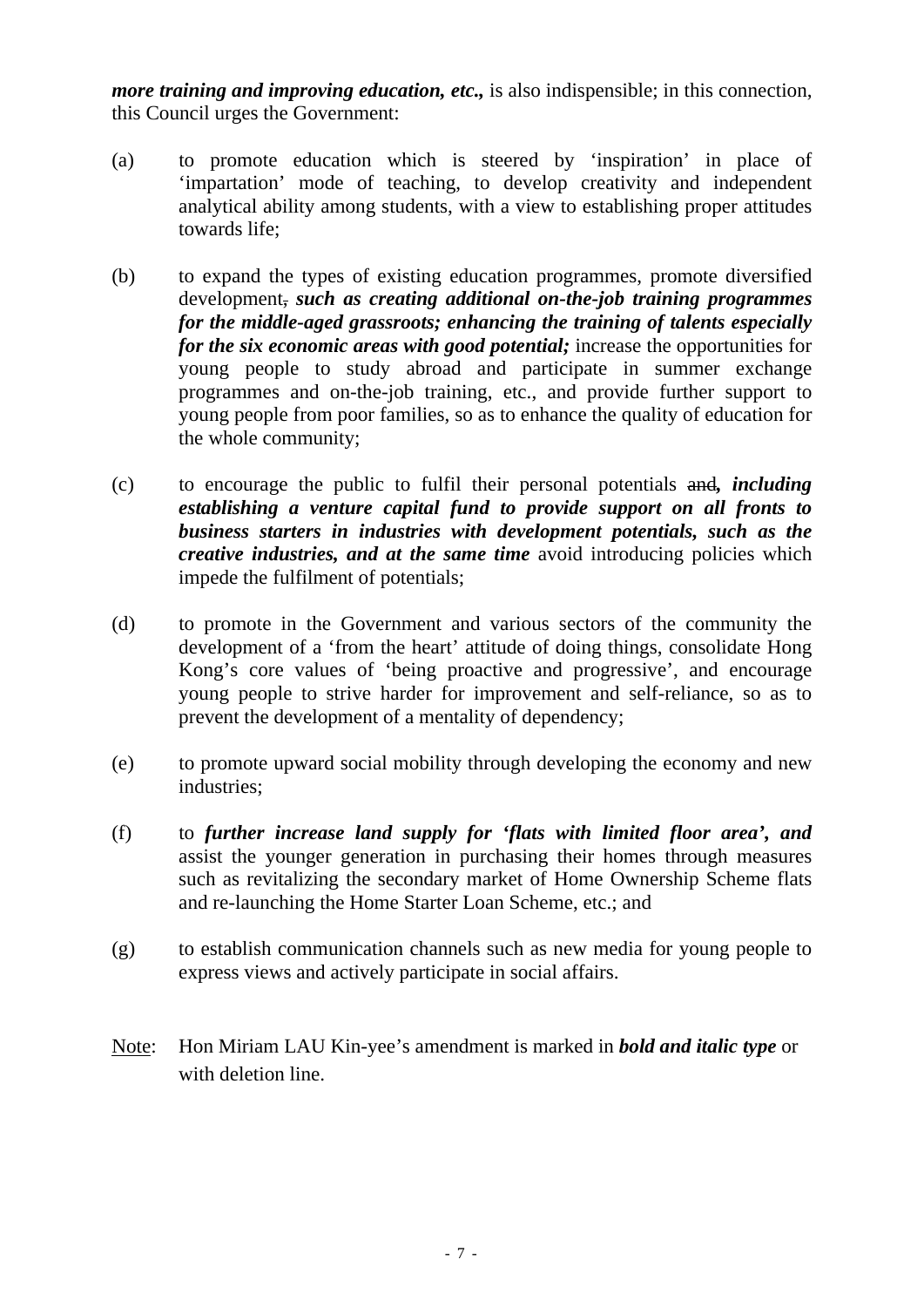## **7. Motion as amended by Hon Ronny TONG Ka-wah**

That, the subject of 'upward social mobility' has recently become the concern of various sectors of the community; upward social mobility involves factors such as personal ability and attitude, etc., and government support is also indispensible; in this connection, this Council urges the Government:

(a) to promote education which is steered by 'inspiration' *'actively providing quality education and skills training' as the principle of education* in place of 'impartation' *'traditional'* mode of teaching, to develop creativity and independent analytical ability among students, with a view to establishing proper attitudes towards life;

# *(b) to increase the number of subsidized university places to train local talents;*

- $(b)(c)$  to expand the types of existing education programmes, promote diversified development, increase the opportunities for young people to study abroad and participate in summer exchange programmes and on-the-job training, etc., and provide further support to young people from poor families, so as to enhance the quality of education for the whole community;
- $\left(\frac{c}{c}\right)(d)$  to encourage the public to fulfil their personal potentials and avoid introducing policies which impede the fulfilment of potentials;
- $(d)(e)$  to promote in the Government and various sectors of the community the development of a 'from the heart' attitude of doing things, consolidate Hong Kong's core values of 'being proactive and progressive', and encourage young people to strive harder for improvement and self-reliance, so as to prevent the development of a mentality of dependency;
- $\left(\frac{e}{f}\right)$  to promote upward social mobility through developing the economy and new industries;
- (f)*(g)* to assist the younger generation in purchasing their homes through measures such as revitalizing the secondary market of Home Ownership Scheme flats and *('HOS') flats,* re-launching the Home Starter Loan Scheme *and resuming the construction of an appropriate number of HOS flats*, etc.; and
- $\frac{g(x)}{h}$  to establish communication channels such as new media for young people to express views and actively participate in social affairs.
- Note: Hon Ronny TONG Ka-wah's amendment is marked in *bold and italic type* or with deletion line.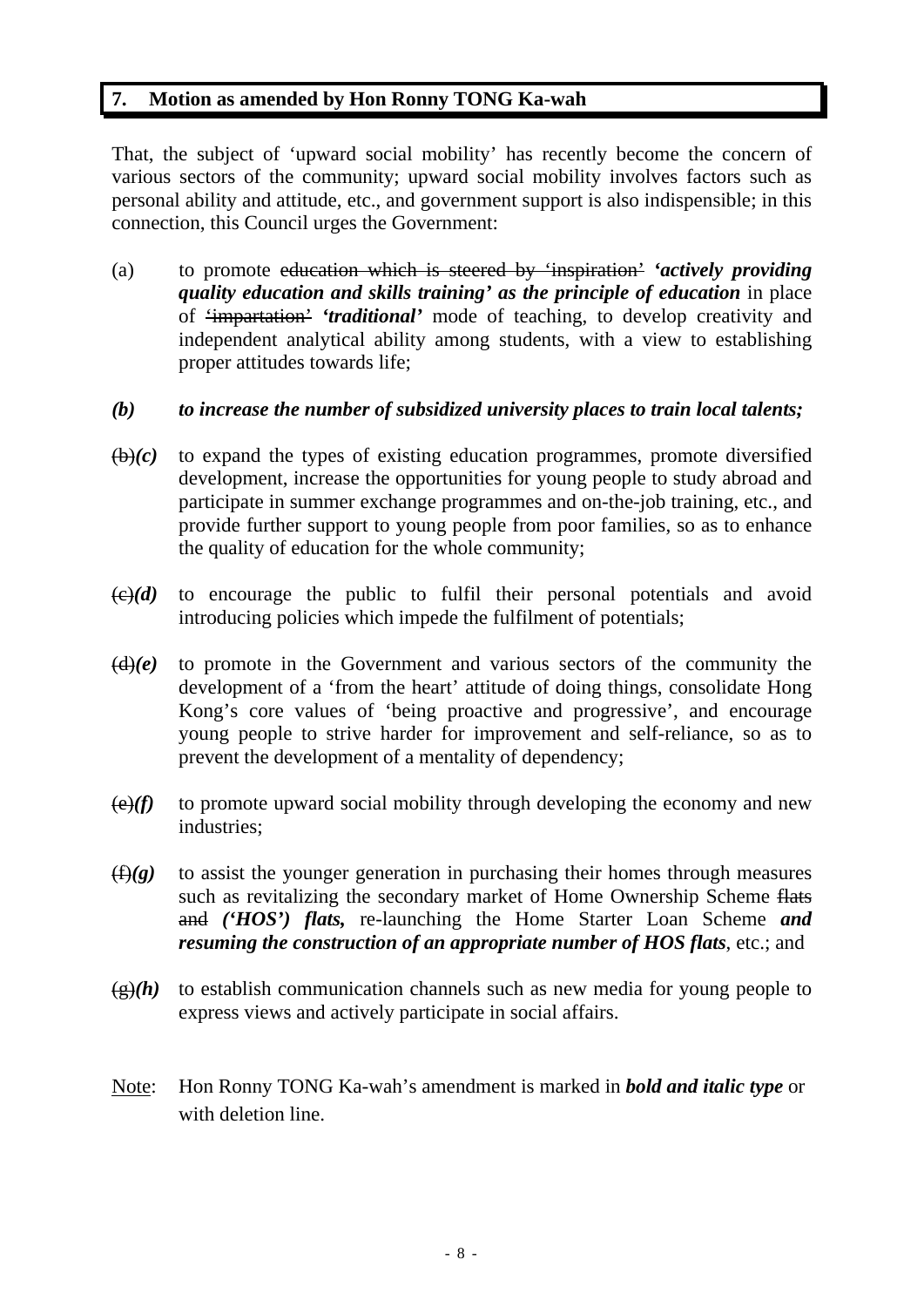## **8. Motion as amended by Hon CHAN Kin-por**

That, the subject of 'upward social mobility' has recently become the concern of various sectors of the community; upward social mobility involves factors such as personal ability and attitude, etc., and government support is also indispensible; in this connection, this Council urges the Government:

- (a) to promote education which is steered by 'inspiration' in place of 'impartation' mode of teaching, to develop creativity and independent analytical ability among students, with a view to establishing proper attitudes towards life;
- (b) to expand the types of existing education programmes, promote diversified development, increase the opportunities for young people to study abroad *and on the Mainland,* and participate in summer exchange programmes and on-the-job training, etc., *open up room for development,* and provide further support to young people from poor families, so as to enhance the quality of education for the whole community;
- (c) to encourage the public to fulfil their personal potentials and avoid introducing policies which impede the fulfilment of potentials;
- (d) to promote in the Government and various sectors of the community the development of a 'from the heart' attitude of doing things, consolidate Hong Kong's core values of 'being proactive and progressive', and encourage young people to strive harder for improvement and self-reliance, so as to prevent the development of a mentality of dependency;
- (e) to promote upward social mobility through developing the economy and new industries;
- (f) to assist the younger generation in purchasing their homes through measures such as revitalizing the secondary market of Home Ownership Scheme flats and re-launching the Home Starter Loan Scheme, etc.; and
- (g) to establish communication channels such as new media for young people to express views and actively participate in social affairs*; and*
- *(h) to introduce tax concessions and other appealing measures for running businesses, so as to strive for business organizations around the world to establish their regional business headquarters in Hong Kong, thereby creating more employment opportunities, providing diversified posts, developing room for upward mobility for young people and their international outlook*.
- Note: Hon CHAN Kin-por's amendment is marked in *bold and italic type* or with deletion line.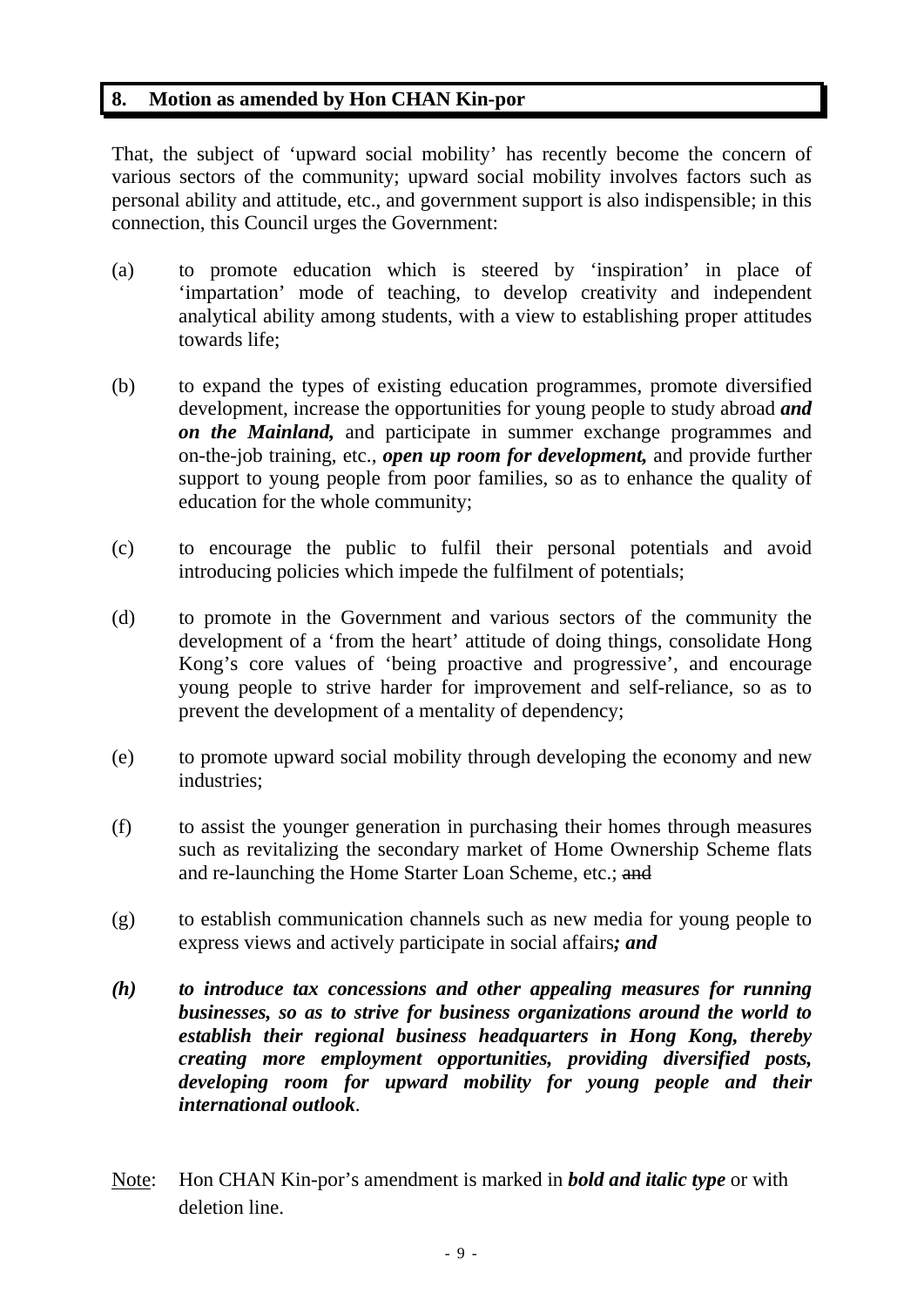# **9. Motion as amended by Hon Starry LEE Wai-king**

That, the subject of 'upward social mobility' has recently become the concern of various sectors of the community; upward social mobility involves factors such as personal ability and attitude, etc., and government support is also indispensible; in this connection, this Council urges the Government:

- (a) to promote education which is steered by 'inspiration' in place of 'impartation' mode of teaching, to develop creativity and independent analytical ability among students, with a view to establishing proper attitudes towards life;
- (b) to expand the types of existing education programmes, promote diversified development, increase the opportunities for young people to study abroad and participate in summer exchange programmes and on-the-job training, etc.,*, encourage on-the-job training, provide more government-subsidized training programmes for people with low education qualifications and low income, further extend the types of courses under the Continuing Education Fund to the six economic areas with good potential*, and provide further support to young people from poor families, so as to *and* enhance the quality of education for the whole community*, so as to enhance their competitiveness*;
- (c) to encourage the public to fulfil their personal potentials and avoid introducing policies which impede the fulfilment of potentials;
- (d) to promote in the Government and various sectors of the community the development of a 'from the heart' attitude of doing things, consolidate Hong Kong's core values of 'being proactive and progressive', and encourage young people to strive harder for improvement and self-reliance, so as to prevent the development of a mentality of dependency;
- (e) to promote upward social mobility through developing the economy and new industries;
- (f) to assist the younger generation in purchasing their homes through measures such as revitalizing the secondary market of Home Ownership Scheme flats *('HOS') flats, resuming the construction of an appropriate number of HOS flats* and re-launching the Home Starter Loan Scheme, etc.; and
- (g) to establish communication channels such as new media for young people to express views and actively participate in social affairs*;*
- *(h) to promote an enterprising culture among the youth, establish a start-up fund, invite professionals to provide support in setting up and operating businesses, and make use of old industrial buildings as young entrepreneur cities; and*